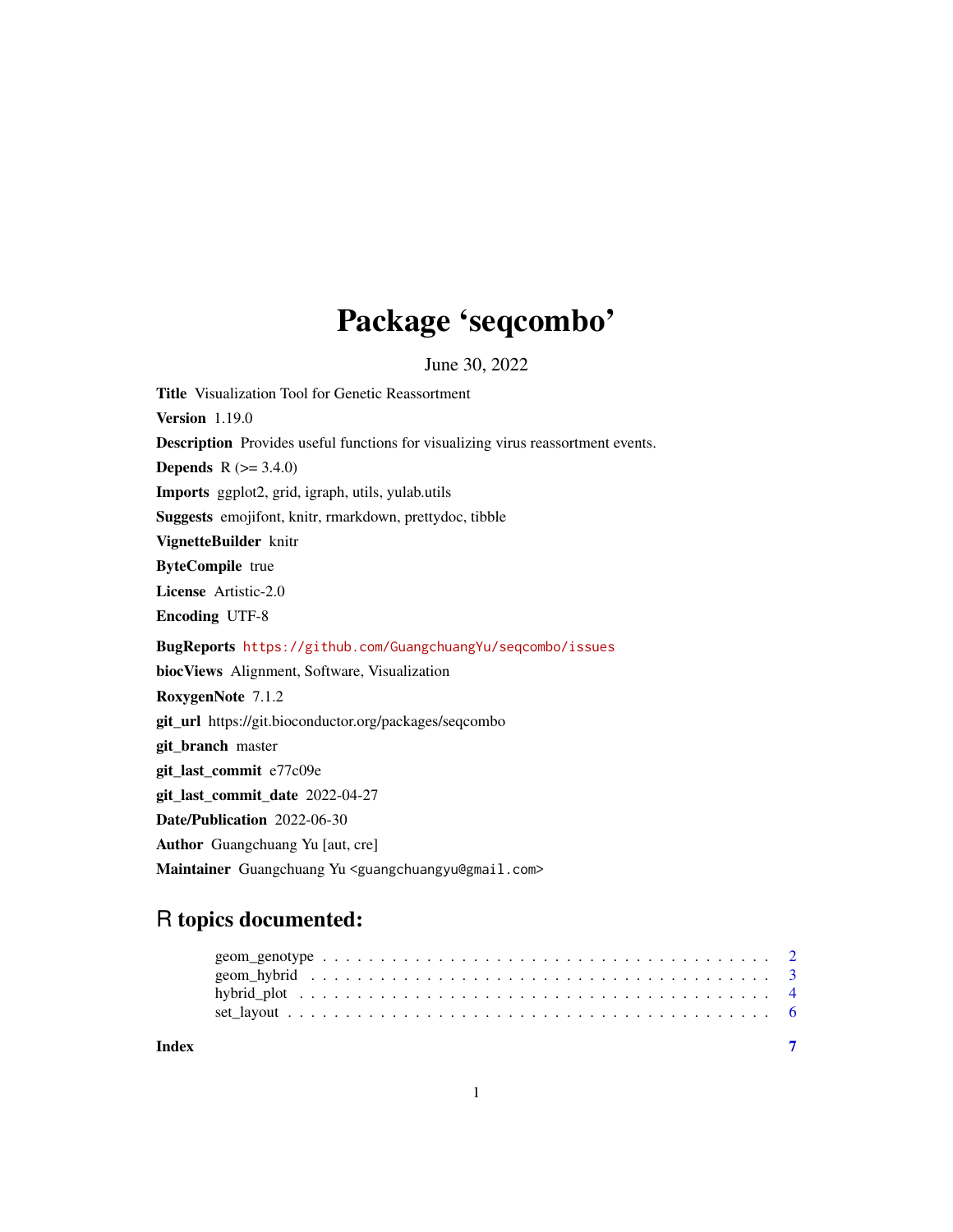<span id="page-1-0"></span>geom\_genotype *geom\_genotype*

# Description

geom layer of genotype

# Usage

```
geom_genotype(
  virus_info,
  v_color = "darkgreen",
  v_fill = "steelblue",
  v_shape = "ellipse",
  l_color = "black",
  asp = 1,g_{\text{height}} = 0.65,
  g_width = 0.65\mathcal{E}
```
#### Arguments

| virus_info          | virus information                                                                                                    |
|---------------------|----------------------------------------------------------------------------------------------------------------------|
| v_color             | the color of outer boundary of virus; can use expression (e.g. v_color=~Host) to<br>color virus by specific variable |
| v_fill              | the color to fill viruses; can use expression (e.g. $v_f$ fill=~Host) to fill virus by<br>specific variable          |
| v_shape             | one of 'hexagon' or 'ellipse'                                                                                        |
| $l_{\text{-color}}$ | color of the lines that indicate genetic flow                                                                        |
| asp                 | aspect ratio of the plotting device                                                                                  |
| g_height            | height of regions to plot gene segments relative to the virus                                                        |
| g_width             | width of gene segment relative to width of the virus (the hexagon)                                                   |

#### Value

geom layer

# Author(s)

Guangchuang Yu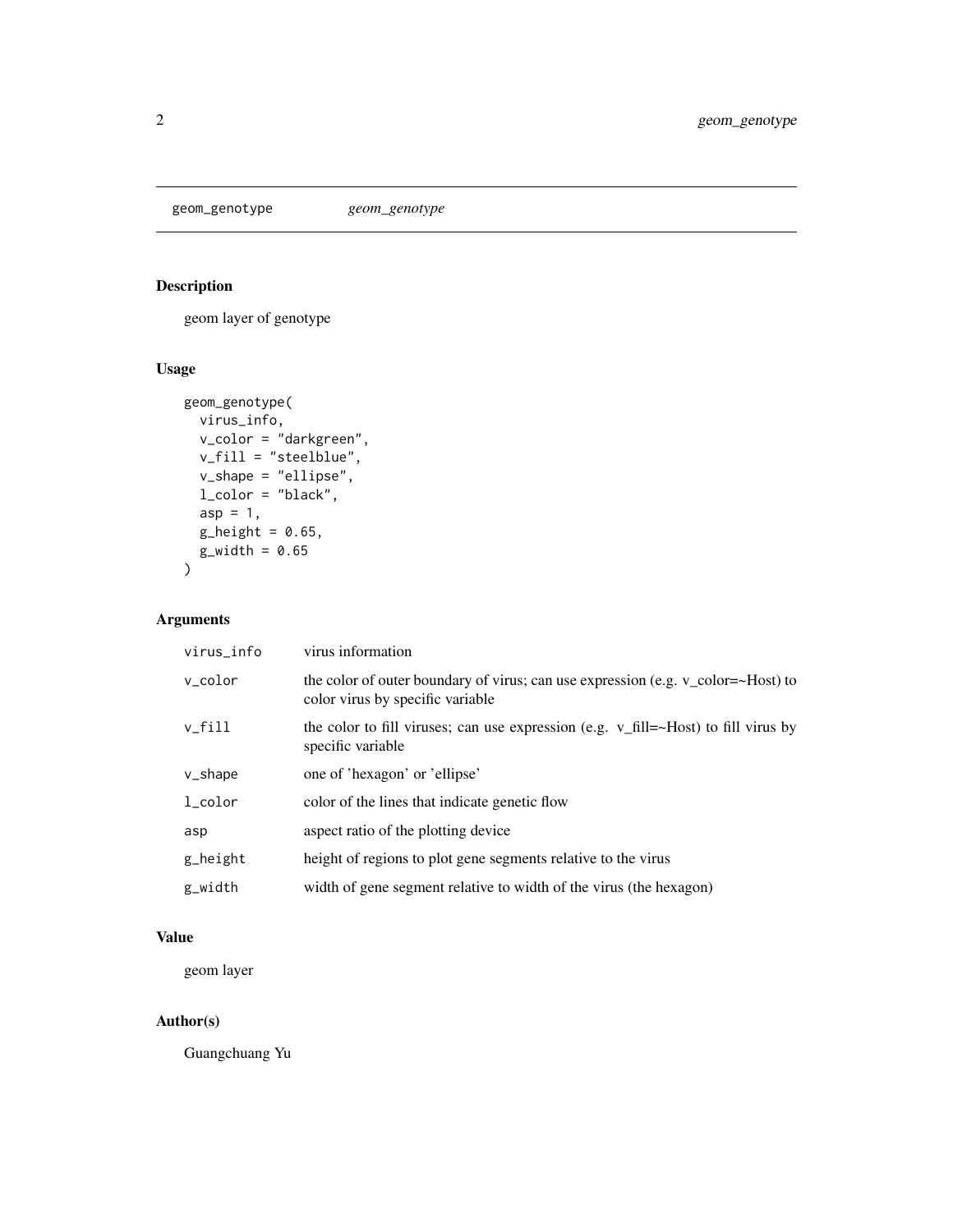#### <span id="page-2-0"></span>geom\_hybrid 3

#### Examples

```
library(tibble)
library(ggplot2)
n < - 8virus_info \le tibble(id = 1:7,
x = c(rep(1990, 4), rep(2000, 2), 2009),y = c(1, 2, 3, 5, 1.5, 3, 4),segment_color = list(rep('purple', n),
rep('red', n), rep('darkgreen', n), rep('lightgreen', n),
c('darkgreen', 'darkgreen', 'red', 'darkgreen', 'red', 'purple', 'red', 'purple'),
c('darkgreen', 'darkgreen', 'red', 'darkgreen', 'darkgreen', 'purple', 'red', 'purple'),
c('darkgreen', 'lightgreen', 'lightgreen', 'darkgreen', 'darkgreen', 'purple', 'red', 'purple')))
ggplot() + geom_genotype(virus_info)
```
geom\_hybrid *geom\_hybrid*

#### Description

geom layer for reassortment events

#### Usage

```
geom_hybrid(
 virus_info,
  flow_info,
  v_color = "darkgreen",
  v_fill = "steelblue",
  v_shape = "ellipse",
  l\_color = "black",asp = 1,parse = FALSE,
 g_{\text{height}} = 0.65,
 g_width = 0.65,
 t_{size} = 3.88,t_color = "black"
```
 $\lambda$ 

#### Arguments

| virus_info | virus information                                                                                                    |
|------------|----------------------------------------------------------------------------------------------------------------------|
| flow_info  | flow information                                                                                                     |
| v_color    | the color of outer boundary of virus; can use expression (e.g. v_color=~Host) to<br>color virus by specific variable |
| v fill     | the color to fill viruses; can use expression (e.g. $v_f$ fill=~Host) to fill virus by<br>specific variable          |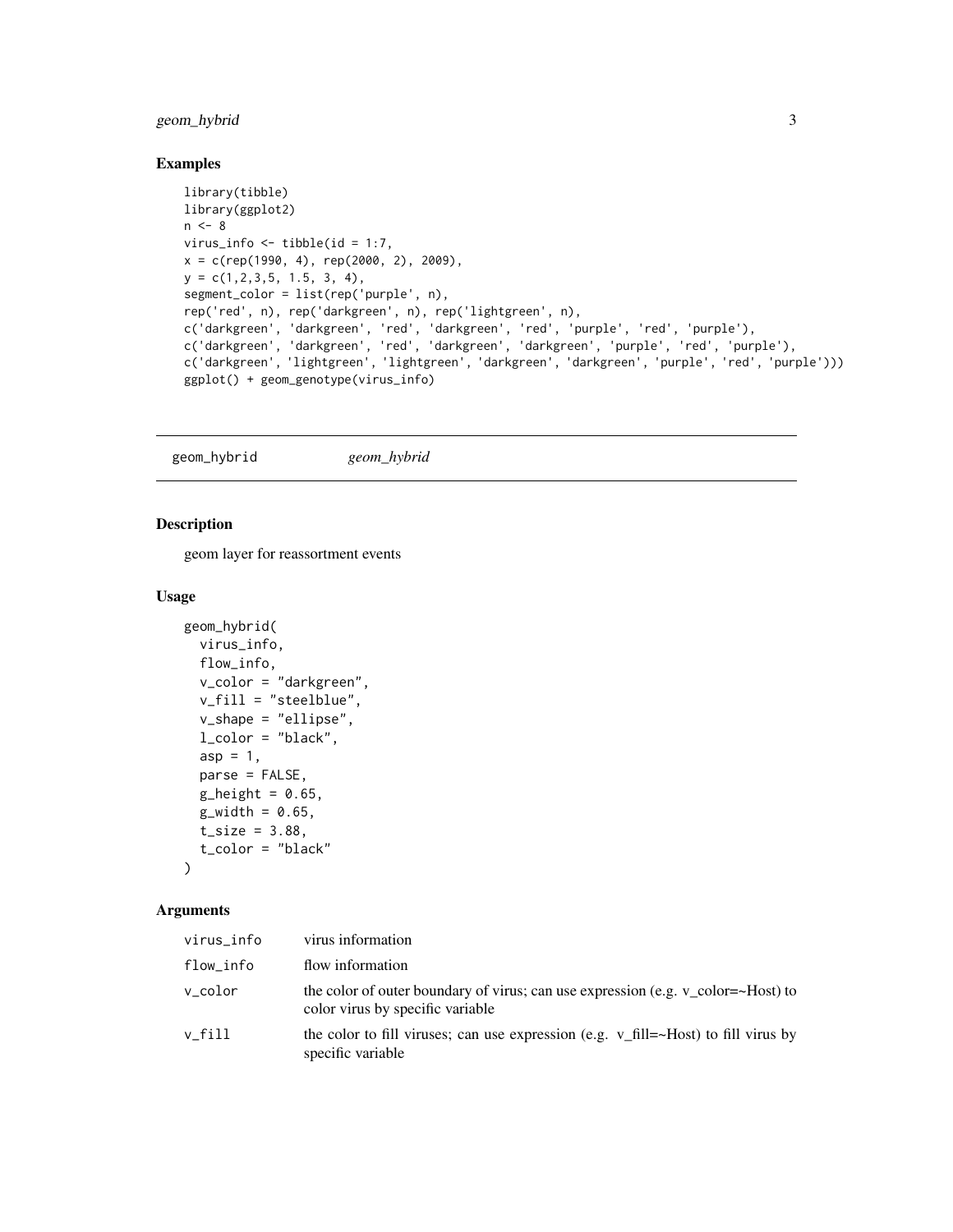<span id="page-3-0"></span>

| v_shape        | one of 'hexagon' or 'ellipse'                                         |
|----------------|-----------------------------------------------------------------------|
| $_{1_c}$ color | color of the lines that indicate genetic flow                         |
| asp            | aspect ratio of the plotting device                                   |
| parse          | whether parse label, only works if 'label' and 'label_position' exist |
| g_height       | height of regions to plot gene segments relative to the virus         |
| g_width        | width of gene segment relative to width of the virus (the hexagon)    |
| t_size         | size of text label                                                    |
| t_color        | color of text label                                                   |

#### Value

geom layer

#### Author(s)

Guangchuang Yu

#### Examples

```
library(tibble)
library(ggplot2)
n < - 8virus_info \le tibble(id = 1:7,
x = c(rep(1990, 4), rep(2000, 2), 2009),y = c(1, 2, 3, 5, 1.5, 3, 4),segment_color = list(rep('purple', n),
rep('red', n), rep('darkgreen', n), rep('lightgreen', n),
c('darkgreen', 'darkgreen', 'red', 'darkgreen', 'red', 'purple', 'red', 'purple'),
c('darkgreen', 'darkgreen', 'red', 'darkgreen', 'darkgreen', 'purple', 'red', 'purple'),
c('darkgreen', 'lightgreen', 'lightgreen', 'darkgreen', 'darkgreen', 'purple', 'red', 'purple')))
flow_info <- tibble(from = c(1,2,3,3,4,5,6), to = c(5,5,5,6,7,6,7))
ggplot() + geom_hybrid(virus_info, flow_info)
```
hybrid\_plot *hyrid\_plot*

#### Description

visualize virus reassortment events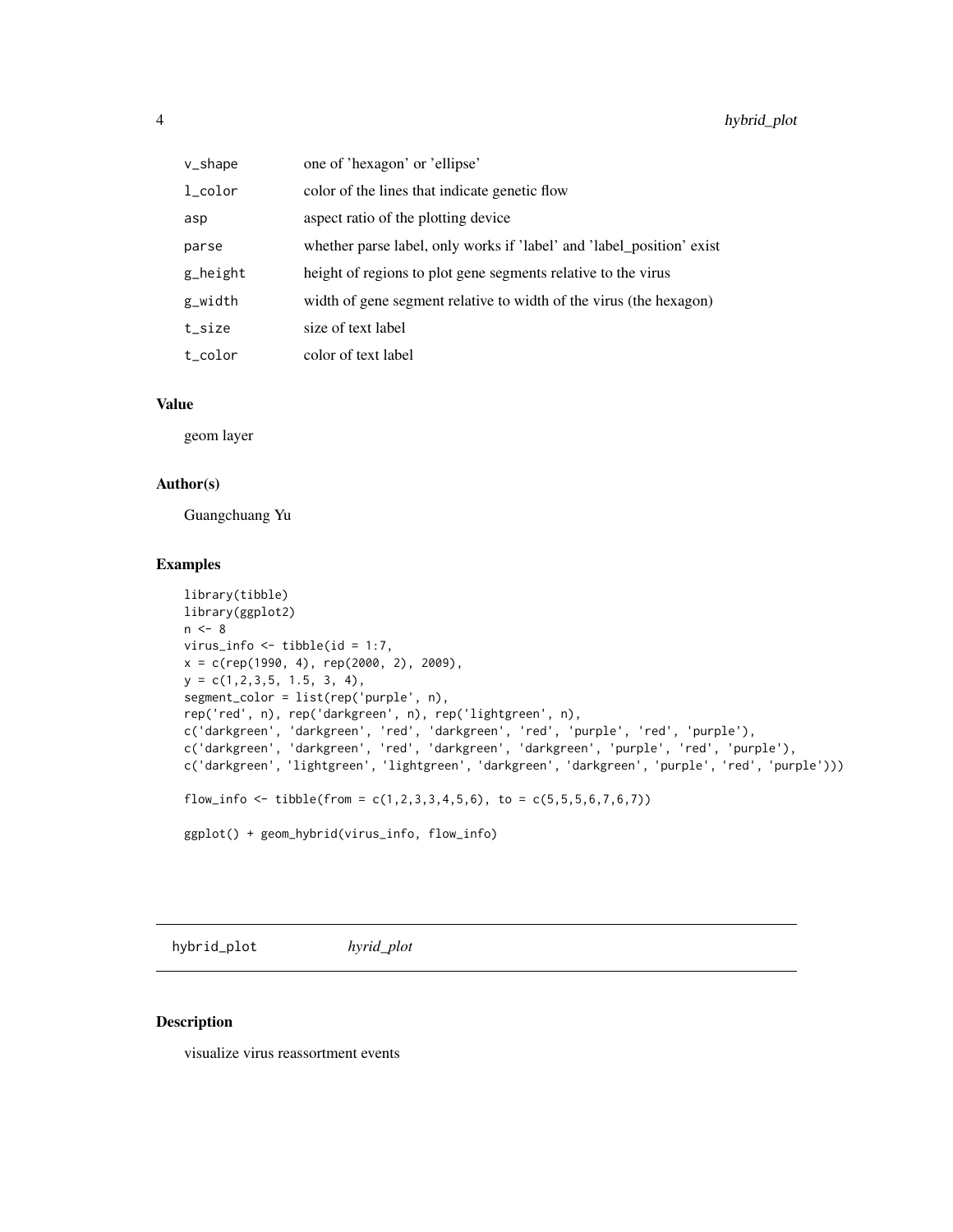# hybrid\_plot 5

# Usage

```
hybrid_plot(
  virus_info,
  flow_info,
  v_color = "darkgreen",
  v_fill = "steelblue",
  v_shape = "ellipse",
  l_color = "black",
  asp = 1,parse = FALSE,
  g_{\text{height}} = 0.65,
  g_width = 0.65,
  t_{size} = 3.88,t_color = "black"
\mathcal{E}
```
# Arguments

| virus_info | virus information                                                                                                    |
|------------|----------------------------------------------------------------------------------------------------------------------|
| flow_info  | flow information                                                                                                     |
| v_color    | the color of outer boundary of virus; can use expression (e.g. v_color=~Host) to<br>color virus by specific variable |
| v_fill     | the color to fill viruses; can use expression (e.g. $v_f$ fill=~Host) to fill virus by<br>specific variable          |
| v_shape    | one of 'hexagon' or 'ellipse'                                                                                        |
| l_color    | color of the lines that indicate genetic flow                                                                        |
| asp        | aspect ratio of the plotting device                                                                                  |
| parse      | whether parse label, only works if 'label' and 'label_position' exist                                                |
| g_height   | height of regions to plot gene segments relative to the virus                                                        |
| g_width    | width of gene segment relative to width of the virus (the hexagon)                                                   |
| t_size     | size of text label                                                                                                   |
| t_color    | color of text label                                                                                                  |

# Value

ggplot object

### Author(s)

Guangchuang Yu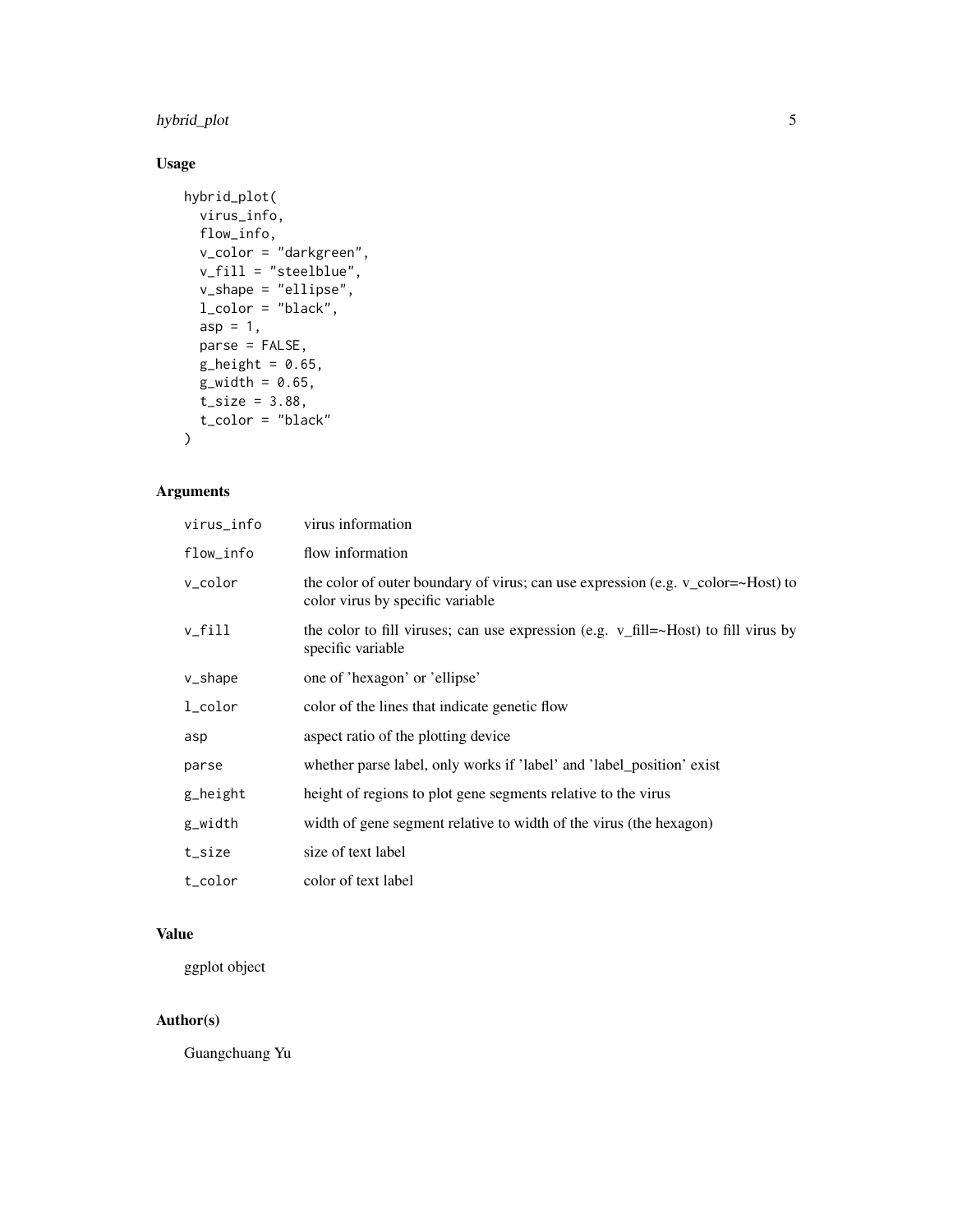#### Examples

```
library(tibble)
n < - 8virus_info \le tibble(id = 1:7,
x = c(rep(1990, 4), rep(2000, 2), 2009),y = c(1, 2, 3, 5, 1.5, 3, 4),
segment_color = list(rep('purple', n),
rep('red', n), rep('darkgreen', n), rep('lightgreen', n),
c('darkgreen', 'darkgreen', 'red', 'darkgreen', 'red', 'purple', 'red', 'purple'),
c('darkgreen', 'darkgreen', 'red', 'darkgreen', 'darkgreen', 'purple', 'red', 'purple'),
c('darkgreen', 'lightgreen', 'lightgreen', 'darkgreen', 'darkgreen', 'purple', 'red', 'purple')))
flow_info <- tibble(from = c(1,2,3,3,4,5,6), to = c(5,5,5,6,7,6,7))
hybrid_plot(virus_info, flow_info)
```
set\_layout *set\_layout*

#### Description

set layout for reassortment plot

#### Usage

```
set_layout(virus_info, flow_info, layout = "layout.auto")
```
#### Arguments

| virus info | virus information |
|------------|-------------------|
| flow info  | flow information  |
| layout     | layout method     |

#### Value

updated virus\_info

#### Author(s)

Guangchuang Yu

<span id="page-5-0"></span>